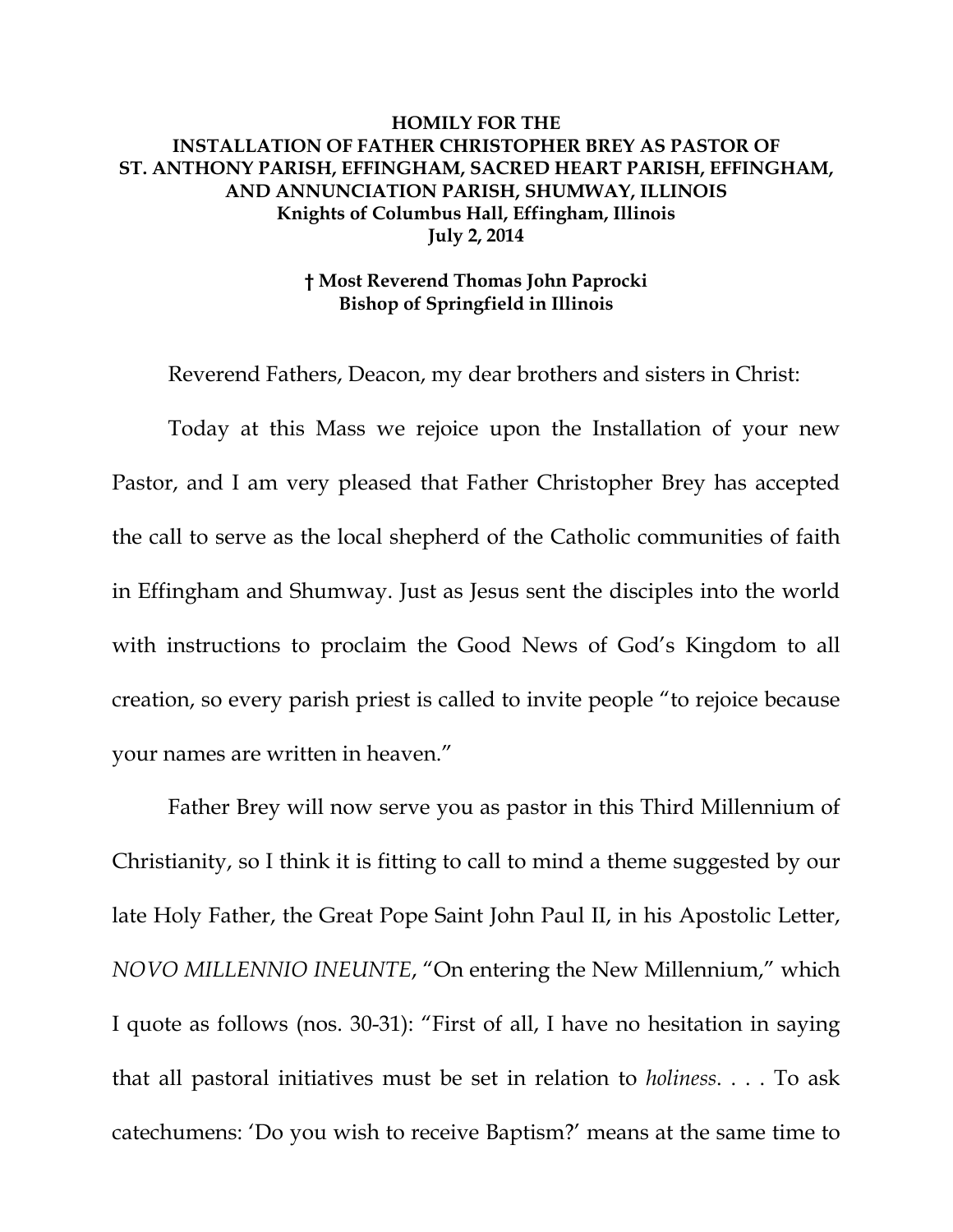ask them: 'Do you wish to become holy?' It means to set before them the radical nature of the Sermon on the Mount: 'Be perfect as your heavenly Father is perfect' (*Mt* 5:48)".

When he was Pope, Saint John Paul II used to send a letter every year to all the priests of the Church on the occasion of Holy Thursday. In 2001, he wrote this to his priests:

"At this time, I am thinking of the work you do every day, work that is often hidden and, without making headlines, causes the kingdom of God to advance in people's minds and hearts. I want you to know of my admiration for this ministry, discreet, tenacious and creative, even if it is sometimes watered by those tears of the soul which only God sees and 'stores in his bottle.' Your ministry is all the more admirable when it is tested by the resistance of a widely secularized environment, which subjects priestly activity to the temptations of fatigue and discouragement. You well know that such daily commitment is precious in the eyes of God. At the same time, I wish to echo the voice of Christ who continually calls us to deepen our relationship with him. 'Behold, I stand at the door and knock' (Rev. 3:20)."1 Referring to his Apostolic Letter that I mentioned earlier, the Pope continued, "In *Novo Millennio Ineunte* I indicated the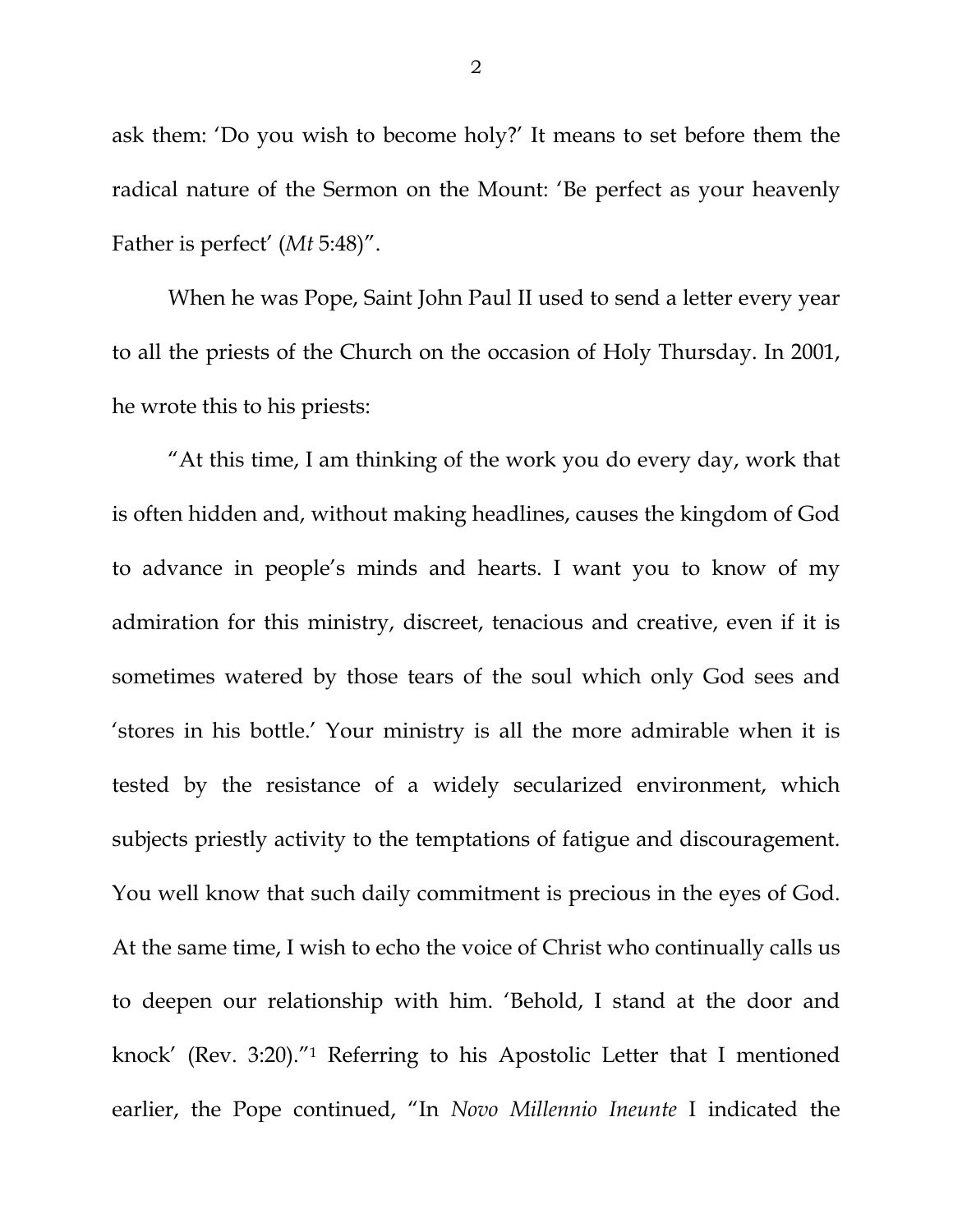commitment to holiness as the first element of all wise pastoral 'planning.' It is the basic task of all believers, so how much more it must be for us!"2

For a diocesan priest, I believe the keys to holiness are found in the promises of celibacy, obedience and the daily praying of the Liturgy of the Hours, the promises we made when we were ordained. The *Program of Priestly Formation* (5<sup>th</sup> edition), approved by the Holy See for the training of priests in the United States, says that "celibacy cultivates the evangelical motivations for embracing this [priestly] commitment and way of life: the undivided love of the Lord, the spousal love for the Church, apostolic availability, and the witness to God's promises and kingdom." Obedience "must be characterized by the willingness to hear God who speaks through his Word and through His Church and to answer His call with generosity. It is also a surrender of one's own will for the sake of the larger mission. In this regard, [priests] must develop a growing and deepening solidarity with Church teaching so as to be able to present that teaching with conviction—having appropriated it as true—and a solidarity with ecclesiastical leadership to strengthen and sustain Church unity." Through the daily praying of the Liturgy of the Hours, also known as the Breviary or Divine Office, priests "pray with the Church and for the Church. They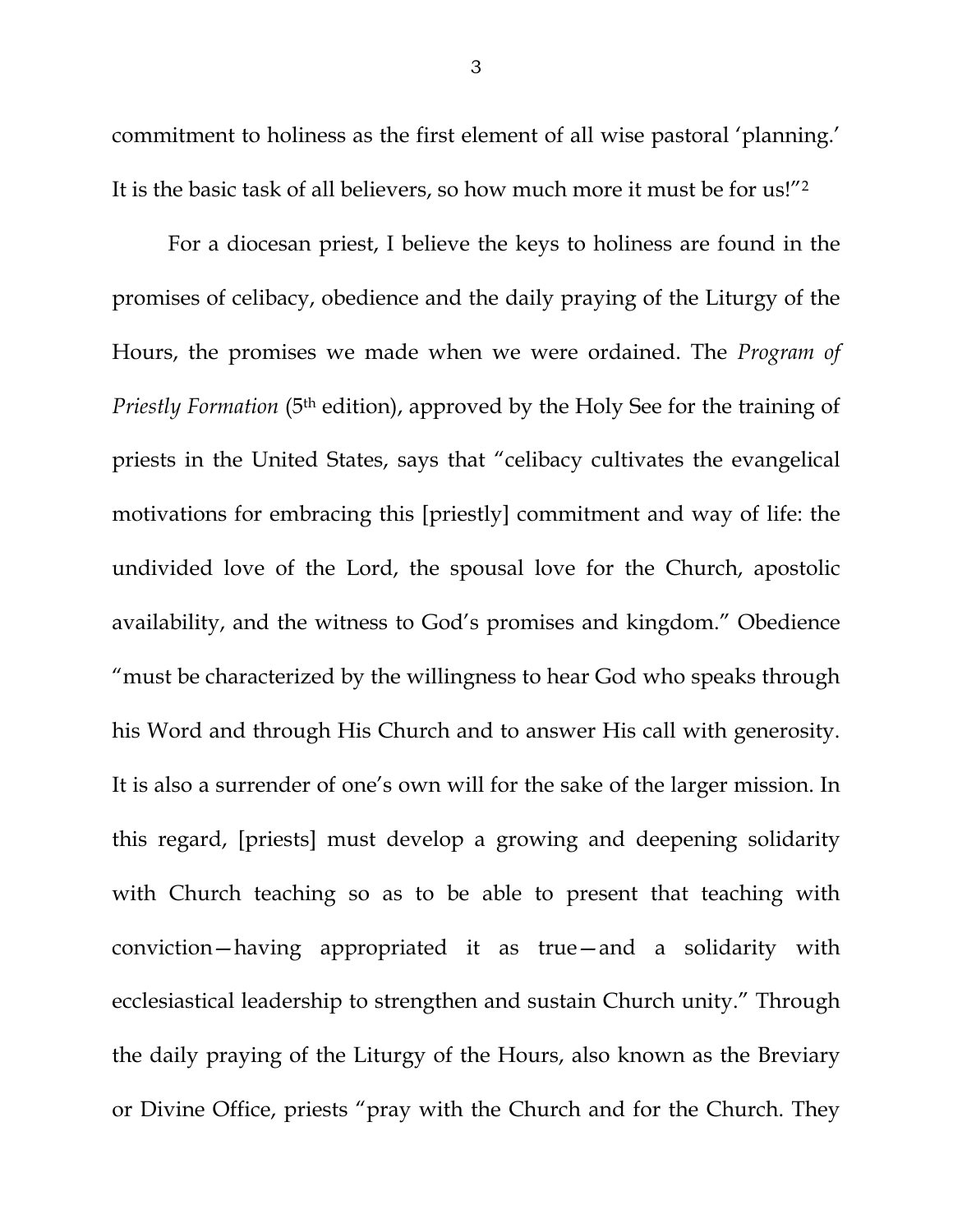unite themselves with the body of Christ in unceasing praise and petition." This is a "lifelong ministry" to "pray on behalf of the whole Church. It also cultivates a mind and heart attuned to the whole Body of Christ, its needs, its sufferings, its graces, and its hopes" (n. 110).

 If any one of these three pillars of priestly spirituality is neglected, the necessary support for priestly identity and mission is weakened. That is why it is also essential to strengthen these supports through regular spiritual direction with a wise and holy spiritual director and by participation in an annual retreat. This is not all that is needed for a priest's holiness, but the other elements necessary for his holiness are also essential for lay people as well.

 The practical steps on the path to holiness applicable to all the Christian faithful involve following a basic plan of life. Some of these steps require daily application, such as praying a Morning Offering at the beginning of the day, the Angelus at 12:00 and 6:00 o'clock, grace before meals, an examination of conscience, an act of contrition and a prayer of thanksgiving at bedtime. Praying the Rosary, doing acts of penance, giving to charity and reading the Bible and other spiritual books should be done on a regular basis, if not daily. Everyone must participate in Mass and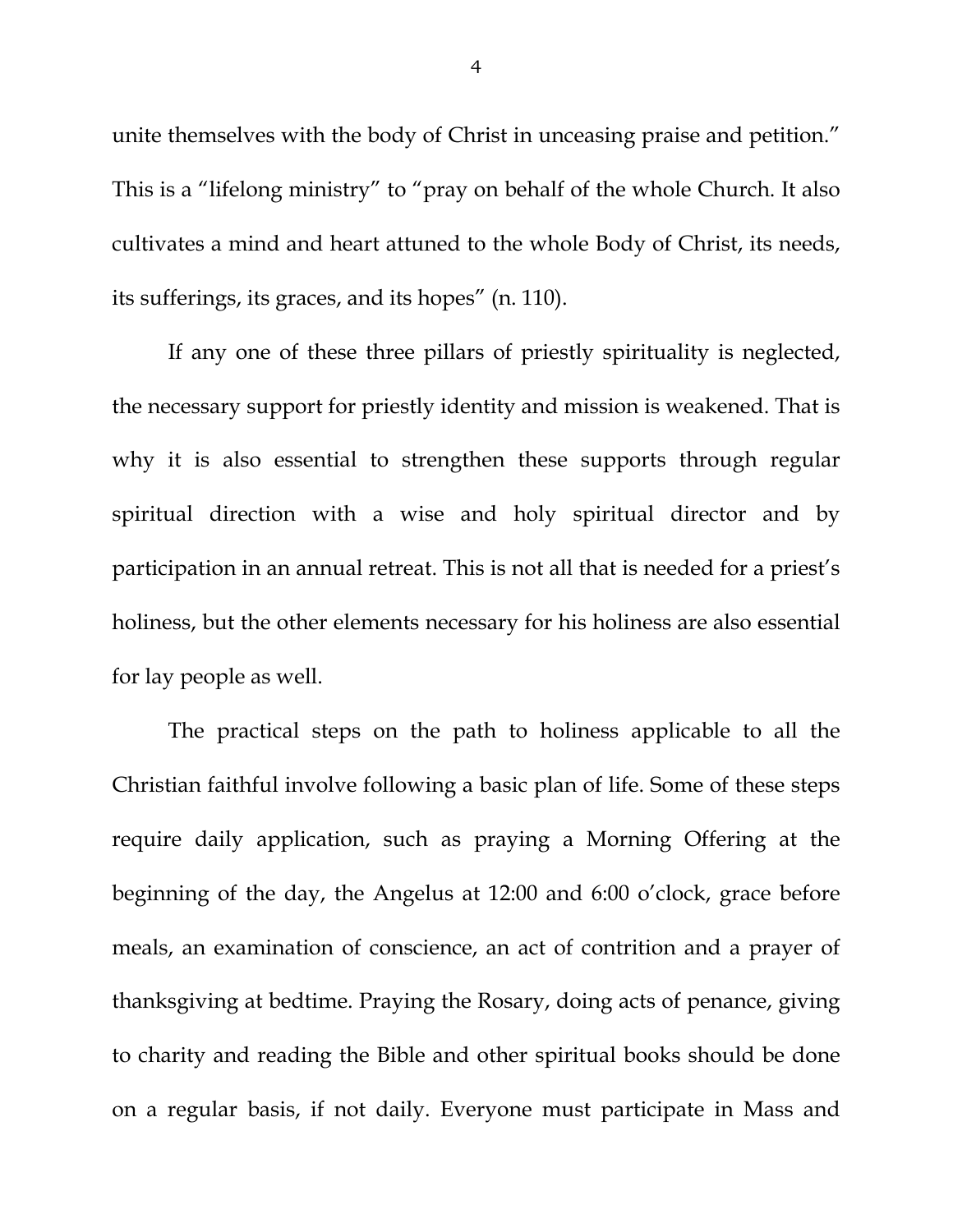receive the Holy Eucharist at least once a week on Sunday to be nourished in the faith and strengthened in the bonds of communion with the Body of Christ, but many people attend Mass every day, especially during Lent, in order to obtain its bountiful graces and support for daily life. In my opinion, going to the Sacrament of Penance to confess and be absolved of our sins is something that we should do at least monthly to be reconciled with God and with His Church.

 The path to holiness does not stop with specifically religious and spiritual activities, but extends into our daily lives at home, at school and at work. While the "universal call the holiness" was highlighted at the Second Vatican Council, St. Frances de Sales wrote almost 400 years ago in his classic spiritual masterpiece, *The Introduction to the Devout Life*, that holiness is possible in all walks of life, under any circumstance and at all times. Whatever the tasks we have to perform in the world we are all called to be saints. Holiness is not the prerogative of the monks, nuns and parish priests, but of all. Everyone is called to live a life of holiness. Every human being is called to enter into living, loving and vibrant relationship with God, each according to his or her status in life.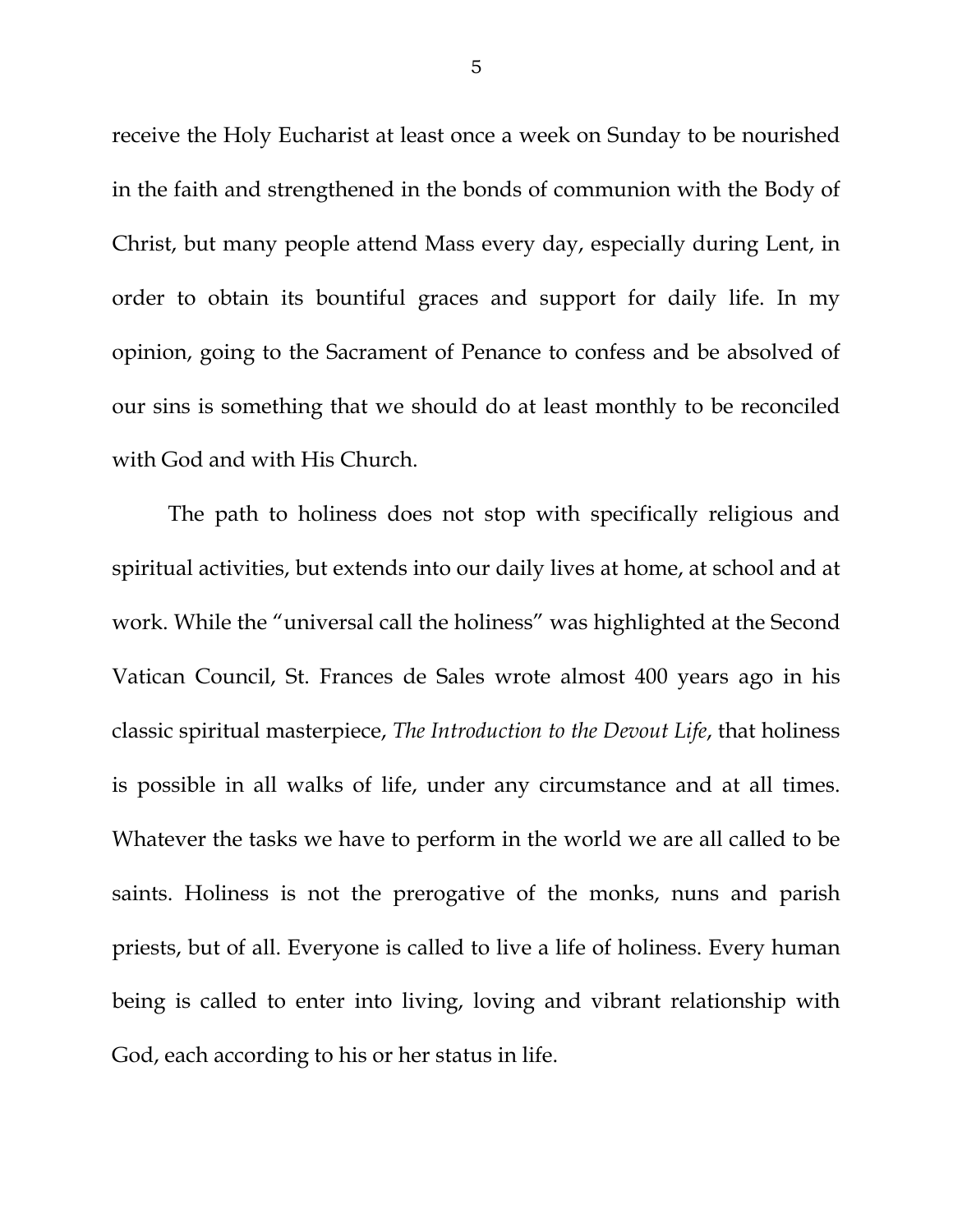In his letter proclaiming 2009 as the Year for Priests, Pope Benedict XVI wrote, "'*The priesthood is the love of the heart of Jesus,'* the saintly Curé of Ars would often say. This touching expression makes us reflect, first of all, with heartfelt gratitude on the immense gift which priests represent, not only for the Church, but also for humanity itself. I think of all those priests who quietly present Christ's words and actions each day to the faithful and to the whole world, striving to be one with the Lord in their thoughts and their will, their sentiments and their style of life. How can I not pay tribute to their apostolic labors, their tireless and hidden service, their universal charity? And how can I not praise the courageous fidelity of so many priests who, even amid difficulties and incomprehension, remain faithful to their vocation as 'friends of Christ,' whom he has called by name, chosen and sent?"3

In his homily at the Chrism Mass last year in St. Peter's Basilica, Pope Francis said, "Dear lay faithful, be close to your priests with affection and with your prayers, that they may always be shepherds according to God's heart. Dear priests, may God the Father renew in us the Spirit of holiness with whom we have been anointed. May he renew his Spirit in our hearts, that this anointing may spread to everyone, even to those 'outskirts' where